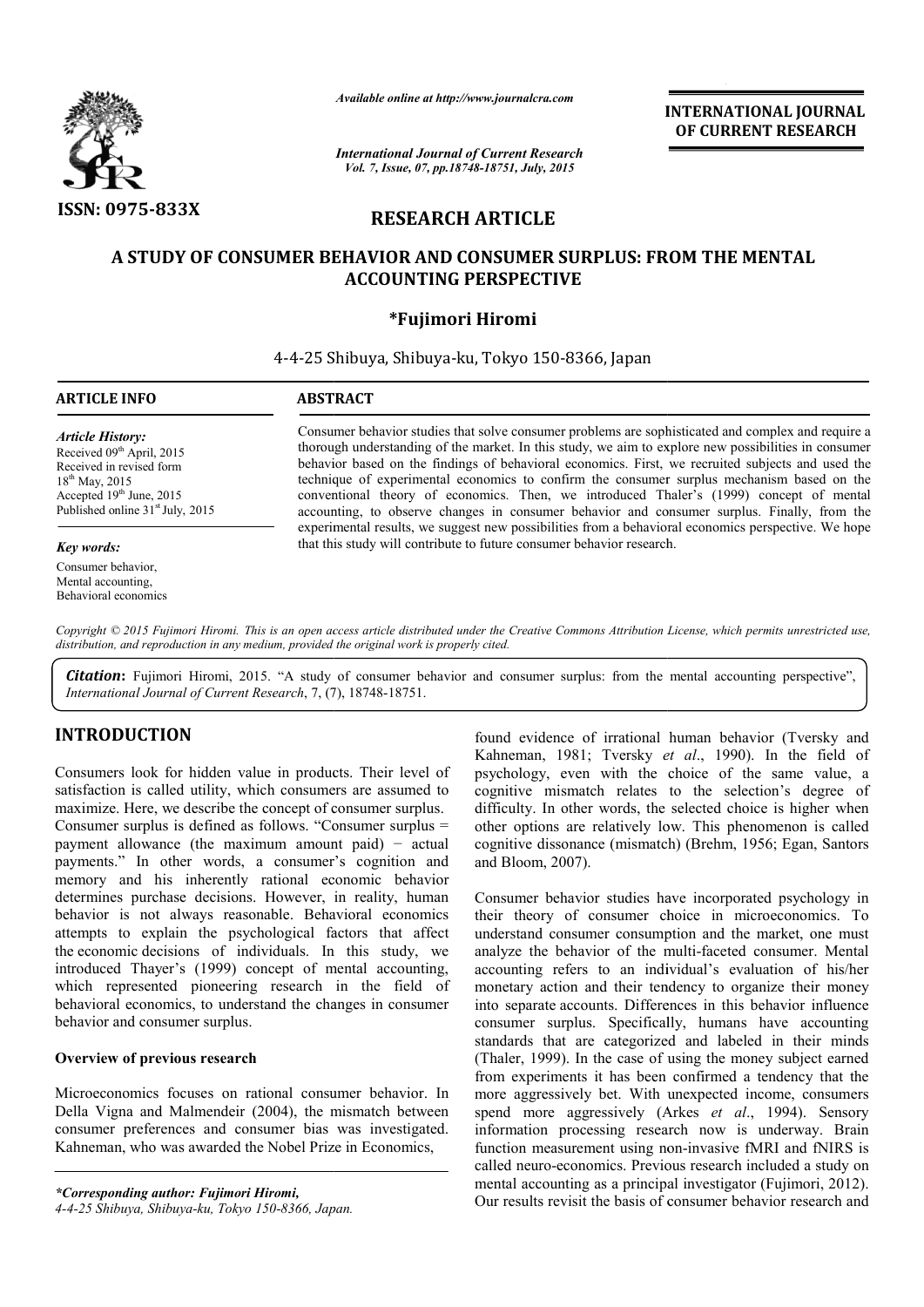uncover new possibilities; specifically, the concept of consumer surplus in microeconomics, incorporating mental accounting and expanding the discussion of consumer behavior.

### Consumer surplus

Buyers' spending patterns create a demand curve. Here, price represents the payment allowance of a marginal buyer. Therefore, it is possible to measure consumer surplus from the demand curve. It is also possible to measure consumer surplus in the total market. In this case, the area of the demand curve above the price is the consumer surplus.



Note: Demand curve height represents a buyer's payment allowance Fig. 1. Demand curve and consumer surplus

Price describes the effect on consumer surplus. Price is P1, and demand is represented by Q1. Consumer surplus corresponds to the area of the ⊿ABC. When the price falls from P1 to P2, demand increases from Q1 to Q2. Consumer surplus expands to the area of the ⊿ADF. The increase in consumer surplus (⊿BCFD) reduces the payments of consumers who participated in the market (⊿BCED) as well as new consumers participating in the market at a lower price (⊿CEF). The buyer is a consumer, in accordance with economic rationality, who wants to buy goods at a minimum rate possible. Therefore, the consumer price surplus decreases the original consumer surplus (⊿ABC), and the buyer who already participated in the market ( $\triangle$ BCED) increases,  $\dot{+}$  newly receive the buyer that you enter the market minute (It will increase to ⊿CEF).



Fig. 2. Price changes and changes in consumer surplus

## Experiment

First, using the technique of experimental economics, we recruited subjects, to confirm the consumer surplus mechanism based on the conventional theory of economics. In this study, the concept of mental accounting is a part-time job fee earned as "pocket money," and unexpected revenue is referred to as "windfall money."



Source: Ito (2009), p.63.the author has created Fig 3. Fig. 3. Consumer surplus and the individual demand curve, measuring consumer surplus

In Table 1, checking the consumer surplus mechanism, using the technique of experimental economics, gives a descriptive answer by conducting a questionnaire survey. The procedure of the experiment is as follows: the questionnaire has three parts and the contents are different in control and in experiments 1 and 2. Subjects were randomly distributed to obtain immediate answers. Questionnaire 1 of control is, do not specify the pocket money. The result is shown in Fig 4. From the numerical value represented by each price, consumer surplus is read. The blue portion of the figure is the consumer surplus, the subject tries to ride as long as up to four eyes in amusement park rides. Then, I added the setting of "pocket money" and "windfall money" in this process. Questionnaire 2 of Experiment 1, adding a notation of "subject has earned parttime job generation," I had the image of a pocket money. Questionnaire 3 of Experiment 2, was changed to the notation of "pocket money that I got from happened distant relatives," I had the image of a windfall money. The result is shown in Fig4. From the numerical value of the figure, the subject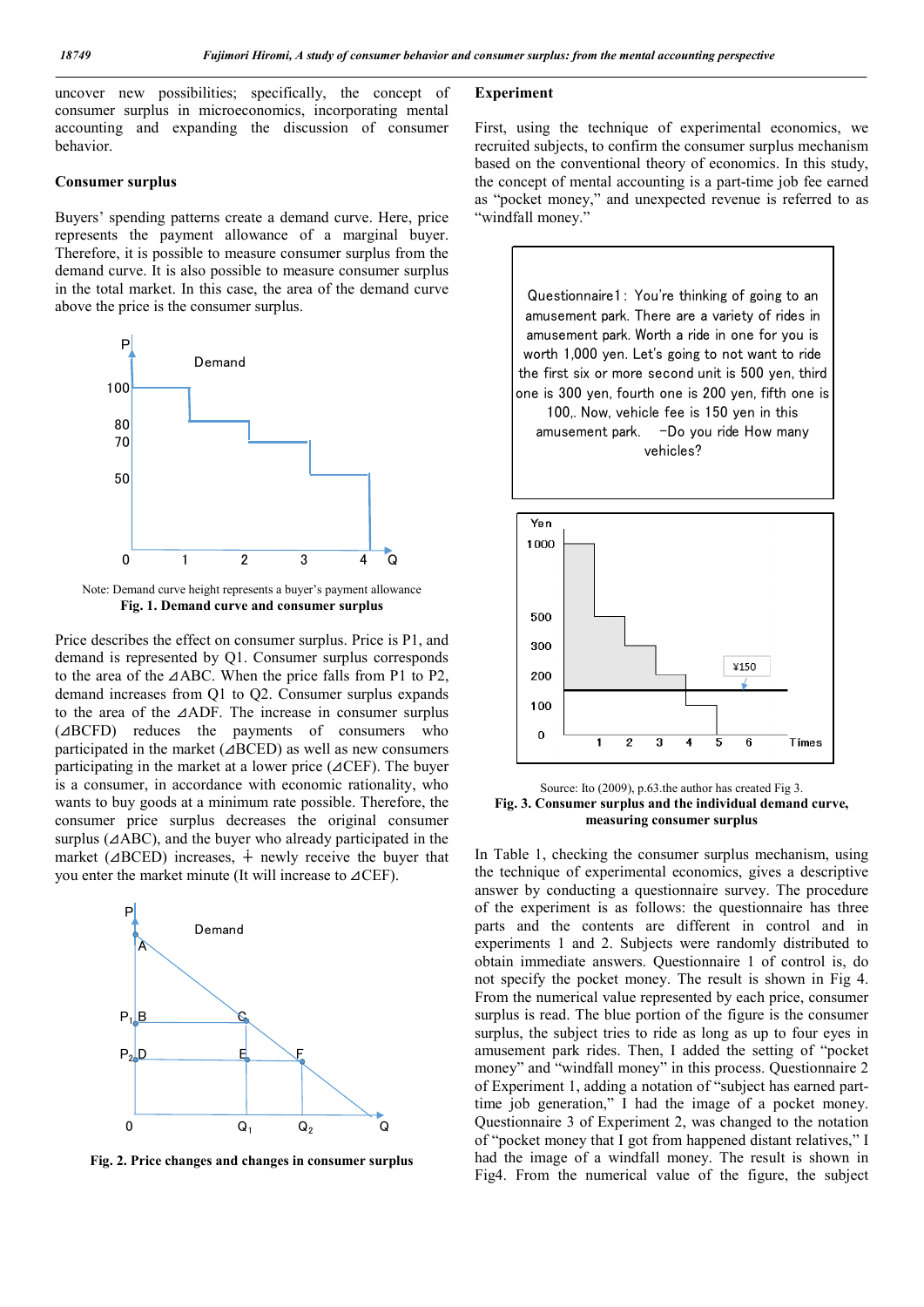should ride as far up to four eyes in amusement park rides. In contrast, in the windfall money, the subject tries to catch even a five second.



Fig. 4. Comparison of mental accounting and consumer surplus

#### Consideration

In this study, we expanded the discussion from the results of previous research. Economic theory is based on the assumption of alternative possibilities for money. Not the label name and the like are in the money. "you earned on your own" is also, because It does not change the fact that pocket money, obtained by chance from distant relatives, and money paid at the amusement park should be the same. However, if the subject psychologically evaluates and organizes his financial actions and assigns it to a particular account book, it is considered a changed action. In this way, dealing with money as if it were a "separate accounting" reflects the value function in the Prospect Theory of behavioral economics. The value function has the following three properties  $(1)$  reference point dependence.  $(2)$  loss avoidance, and  $(3)$  sensitivity diminishing resistance. Here, I would like to consider the differences between the "Settings" in reference point  $(1)$ . When choosing payment in an amusement park, it is assumed that one determines the payment amount by comparing costs and benefits. However, in the case of pocket money (part-time income, earned on your own, recognized as money from distant relatives) is unexpected revenue that may change the setting of the windfall reference point, as easy money. Therefore, an evaluation of dependent monetary action to a reference point is considered a change of consumption behavior.



Fig. 5. Value function: Change of the reference point of pocket money and windfall money

## Conclusion

In this study, the concept of consumer surplus in microeconomics, incorporating mental accounting and consumer behavior, is assumed to change. If consumption is executed using easy money, compared with pocket money, differences were observed in consumer surplus. Furthermore, regarding the relationship of consumer behavior and consumer surplus, changes were observed in consumer behavior. This fact supports the hypothesis of this study. For economic rationality, assuming conventional economics, I want to suggest new possibilities of consumer behavior from this study's experimental results.

#### Note

1. Simply looking at the historical background of consumer behavior research, during the 1930s, research was underway on the preference theory of microeconomics. As basic economics was insufficient, it began to incorporate related fields, such as sociology and psychology. By the 1970s, "consumer behavior theory" was formed. In the 1980s, information processing was incorporated, and in the 1990s, brand knowledge was added, forming a new behavioral economics in recent years.

2. If the price of a single juice is assumed to be 300 yen, and if a consumer buys five bottles of juice, 300 yen  $\times$  5 = 1500 yen paid. In contrast, this consumer believes that the purchase is worth  $\frac{1}{2}$  5500: 2000 + 1400 + 1000 + 700 + 400. Therefore, the consumer surplus is 4000 yen: 5500 yen minus 1500 yen.

3. Previously, the particular problems of the reference point (Fischhoff, 1983) and the plurality of issues of a reference point (Maule, 1989) have been pointed out. Tversky and Kahneman (1981) define a reference point as "formats and frame selection problem that decision makers use, decision makers of norms, habits or, depends on the personal characteristics" (p. 453).

## **REFERENCES**

- Arkes, H.R., Joyner, C.A., Pezzo, M.V. and Nash, J.G., 1994. "The Psychology of Windfall Gains," *Organizational Behavior and Human Decision Processes*, Vol.59, pp. 331- 347.
- Brehm, J.W. 1956. "Postdecision changes in the desirability of alternatives. *Journal of Abnormal and Social Psychology*", vol, 52, pp.384-289.
- DellaVigna, S., Malmendeir, U. 2004. "Contract design and self-control: Theory and Evidence", *Quarterly Journal of Economics*. vol,119. pp.353-401
- Egan, L.C., Santos, L.R. & Bloom, P. 2007. "The origins of cognitive dissonance. Evidence from children and monkeys", *Psychological Science*, vol.18, pp.978-983.
- Fischhoff, B. 1983. "Predicting frames," *Journal of Experimental Psychology: Learning, Memory, and Cognition*, Vol 9(1), pp.103-116.
- Fujimori, H. 2012. "Preference and sunk cost effects on mental accounting" Association of Behavioral Economics and Finance Fifth Annual Meeting Proceedings.